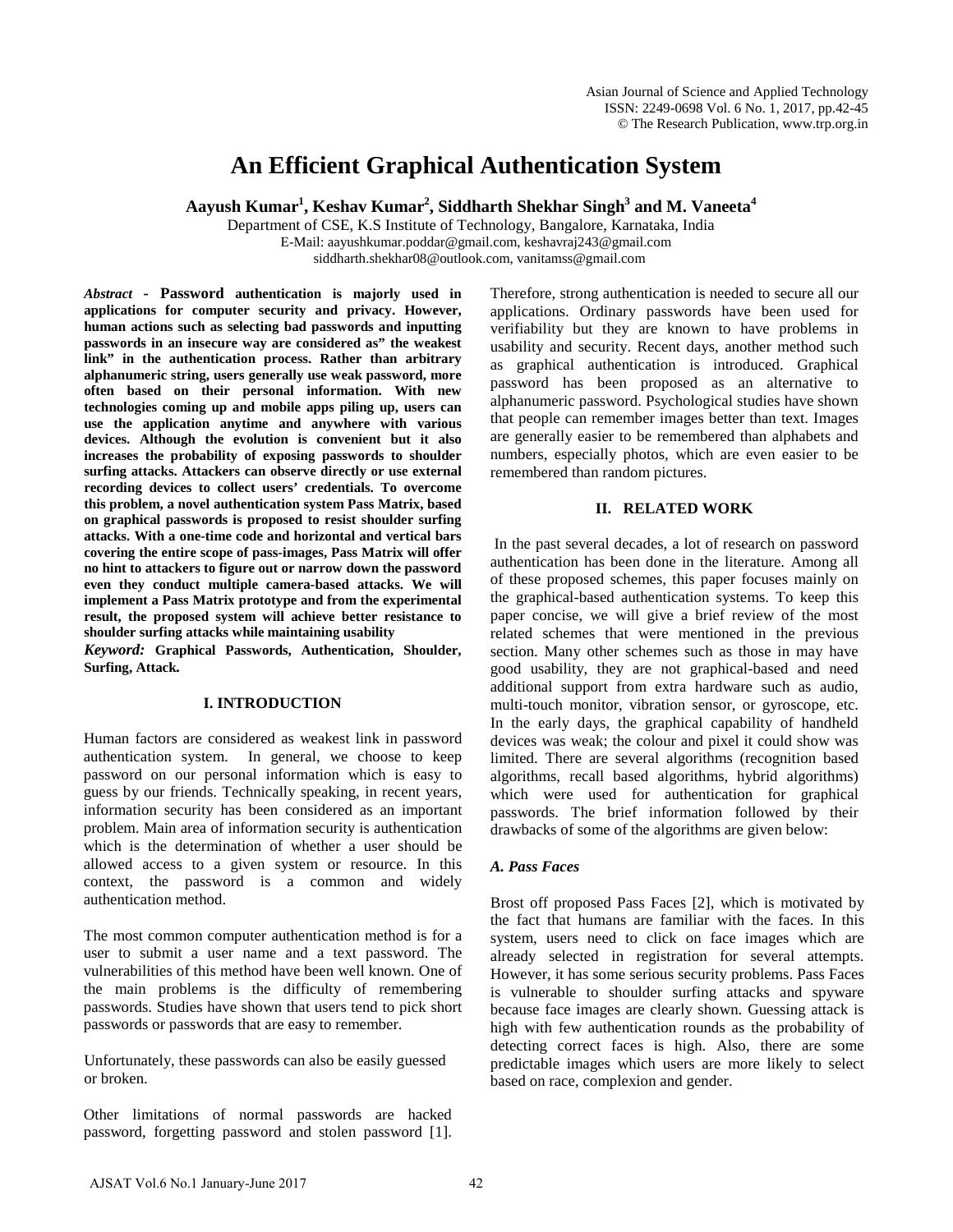#### *B. The Draw-A-Secret (DAS) Scheme*

An entirely graphical password and input scheme was used in this system, which we call "Draw-A-Secret". This approach is alphabet independent, thus making it equally accessible for speakers of any language. Users are freed from having to remember any kind of alphanumeric string. But in the case of the DAS scheme, similar assumptions about user choice do not exist. Furthermore, the learning task is made even more difficult by two factors. First, the space of passwords and the space of likely user choices are considerably larger than for textual passwords. Second, the platform that we are targeting, PDAs, renders the task of data collection much harder than on, e.g., networked computers.

# *C. DejaVu*

Déjà vu [3] was proposed by Dhamija, where users select a specific number of random art images from a set of images generated by a program in the registration phase. At the time of authentication, the system shows a set of images that contains both password images and decoy images. The user has to identify the password pictures from the challenge set of password images and decoy images. It is easy to store and transmit the random art images generated by small initial seeds and also the art images make it inconvenient to record or share with others. This system has several drawbacks such as hard to remember an obscure picture and the corpus size is much smaller than that of text based passwords.

## *D. Pass Faces*

Story Another recognition based scheme, Story [4] which is similar to PassFaces only needs one round of authentication, but password pictures are a sequence of number of unique images that makes a story to enhance memorability. When users authenticate, users have to click the password pictures. The story needs the users to remember the order of images.

So, it makes the users difficult who are not using a story to guide the image selection to memorize the password. Studies show that, of the all incorrect password entries in Story, over 80% of them contained all the correct images, but with incorrect order. Therefore, the importance to "make a story" should be emphasized to users.

## *E. Graphical Passwords with Icons*

Graphical Password with Icons (GPI) [5] is designed aimed at solving the hotspot problem. In GPI, users select 6 icons from 150 icons as a password in one panel. With GPIS, the system generates a random password and displays it to users. If the user is not satisfied with the password the system generated, he can request the system generate new password until accepted. The main drawback of GPS is its unacceptable login time and small size of icons.

## *F. Cognitive Authentication Cognitive Authentication*

[6] is another recognition based algorithm designed to resist shoulder-surfing and spyware. If a user stands on an image belonging to the portfolio, then the user will move right or move down until the bottom or right edge of the panel is reached, the label of column or row is stored and a multiple choices question which includes the label for the correct point of the path is displayed for each round. Cognitive authentication system computes the cumulative probability of the correct answer to ensure that was not entered by chance after each round. When probability is above a certain threshold, authentication is success. Threshold value enables the system to tolerate user errors up to some extent. An observer who stores any feasible number of successful authentication sessions cannot recover the user's password by the conjectured brute-force or enumeration method. An Efficient Graphical Authentication System<br>
F. Cognative Authentication Cognitive Authentication<br>
161 schemes to the cost will recover the subset of the subset algorithm designed to restrict<br>
the subset of the proof of

# **III. METHODOLOGY**

# *A. User Registration*

In this module user has to register by giving his information such as user id, user name, password valid email id etc, and after giving this information, randomly three images will be assigned to the user, in those images he has to select the coordinate squares of the images as the graphical password. The details of coordinates of all images will be stored in the database with respect to the specific user.

## *B. Hash code generation*

After successful setting of the coordinates of the images those details will be stored in the database, concatenating all the three images coordinates and generate hash code for that and store in the database with respect to the user.

# *C. User Login Process*

Registered user will be login to the application by using his user id and password, if the user id and password is valid One Time Password(OTP) will be sent to the user's e-mail, whereas OTP contains the random pair of vertical and horizontal slider coordinate points of all the three images. After successful login three assigned images will be displayed to the user with horizontal and vertical sliders user has to set the horizontal and vertical sliders for all the three images where the OTP coordinate value should be equal to the coordinates chosen by the user at the time of password setting. The hash code will be generated for all OTP coordinates by concatenating if the hash code is matched with the existing hash code user can successful enter in to the home page else, process ends and login page will display.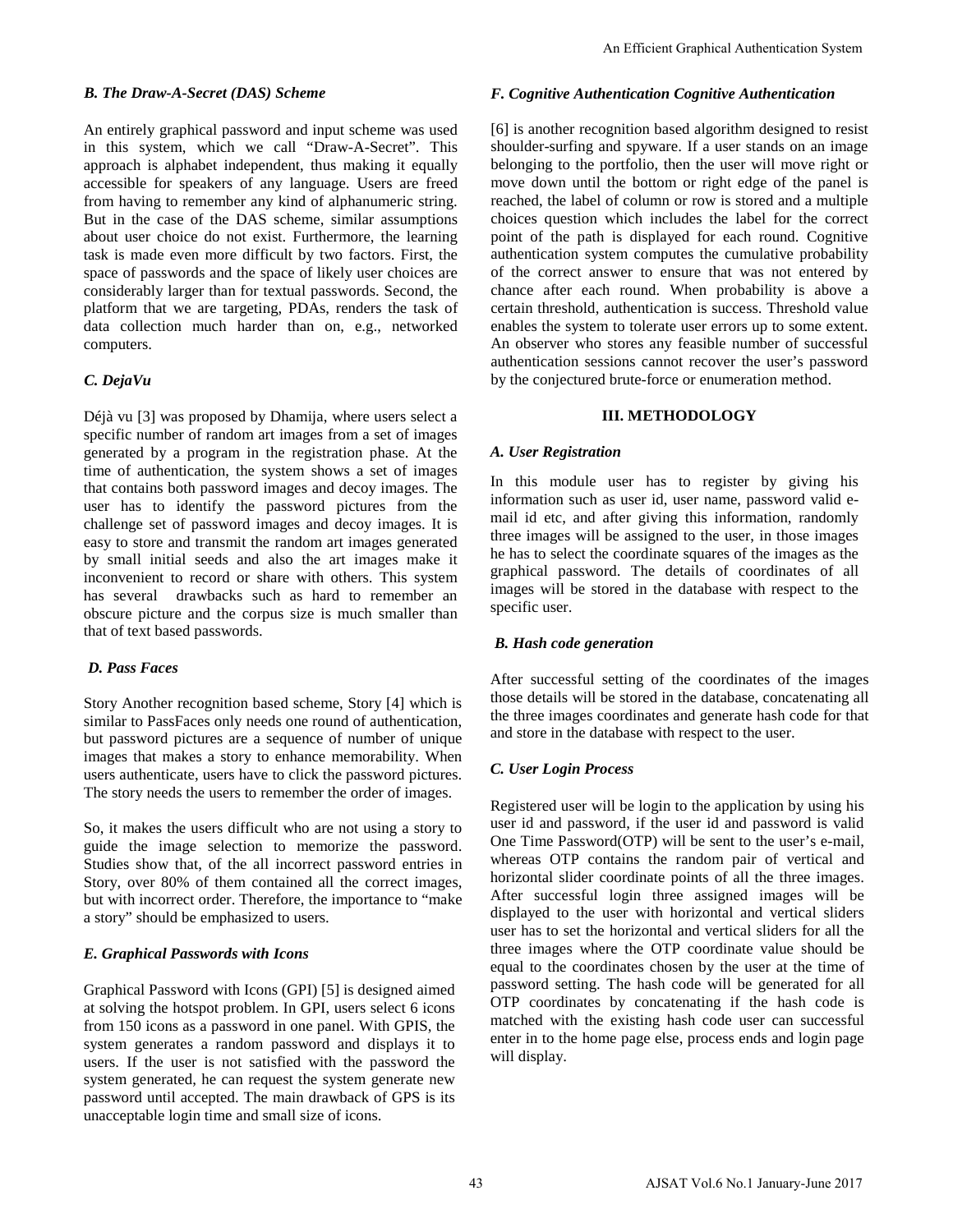## *D. Admin*

Admin has to login to his account by the authenticated user name and password. Admin can able to view all the users details, who are successfully registered.

#### **IV. IMPLEMENTATION**

- 1. Click Based Image Co-ordinate Generation
- 2. Password String creation & Secret Code generation
- 3. One Time Code (OTC) Generation
- 4. OTC Verification
- 5. Scroll Bar based Image Co-ordinate Generation
- 6. Secret code Comparison.

#### *A. Randomized Image Selection Algorithm*

This algorithm is invoked when user is registered with our system for each user our system has to pick 3 distinct random images from Password image database for this purpose this algorithm is used.

## *B. Click Based Pixel to Co-ordinate conversion*

When a user clicks on the image x and y co-ordinate pixel he retrieved. These pixel location has to convert into column offset, row offset coordinates which makes user friendly selection process

## *C. Password string creation*

.

As per the system user has to select 3 locations on 3 images ( 1 location per image). Using previous algorithm the pixel location converted into co-ordinate. Concatenating all the coordinates we get a password string. By using hashing technique on generate password string system produce secret hash code which has to stored in database for password verification. Anyaoh Kumar, Keshav Kumar, Siddharth Shekhar Singh and M. Vaneeta<br>
A*Admin*<br>
A*Admin*<br>
Malinin has to login to his account by the authenticated user<br>
Information and password. Admin can able to view all the users<br>  $\sim$  D

## *D*. *One Time Code (OTC) Generation & Email Sending*

There is a different between OTC and OTP. OTP is one time password which act as a password itself, OTC one time code it is not a password, it a clue for the user to select password image co-ordinate, this algorithm is used to generate OTC.

## *E. OTC & Scroll Bar Mapping and Co-ordinate Generation*

Once the user receives the OTC he has to move the vertical scrollbar and horizontal scroll bar on password image to point the co-ordinate. We need the system based on scroll bar movement co-ordinates has to be generated.

## *F***.** *Secret code comparison*

Once co-ordinates are generated the hash code has to be extracted on the co-ordinate string. The extracted hash code

verified with secret hash code which is stored in data base. If both are same this algorithm allow the user to login home page

## **V. RESULTS**

#### *A. Home Page*

.

This is the first page, index page(say) of t project. This figure depicts the interface of login of admin and login and registeration of user.

|                  | A Shoulder Surfing Resistant Graphical<br>Authentication System |
|------------------|-----------------------------------------------------------------|
|                  |                                                                 |
| Admin Login Form | User Login Form                                                 |
| ۵<br>Ilimnatio   | А<br>Userview                                                   |
| Patients         | Faxwood.                                                        |
| El Euromitar ma  | Il Benavitat me                                                 |
| Sinin            | <b>New Use</b><br>San #i                                        |

Fig. 1 Home Page

## *B. New User Registration*

Here user can register giving his details as per the requirement of the account.

| M Issue (2) - productive = x V (3) 0 of 1 uploaded - YouT = x V (2) Apache Tomcar | x Gilmanner | X Animation - Bechty R x                                               | $T = 0$ $X =$ |
|-----------------------------------------------------------------------------------|-------------|------------------------------------------------------------------------|---------------|
| ← C Q © locabost (00%Shoulder_Surfing_Resistant/Used.ogin                         |             |                                                                        | 日台            |
|                                                                                   |             | A Shoulder Surfing Resistant Graphical<br><b>Authentication System</b> |               |
| Register Form                                                                     |             |                                                                        |               |
| <b>priyerike</b>                                                                  |             |                                                                        |               |
| prijanka                                                                          |             |                                                                        |               |
| Fomale                                                                            |             |                                                                        |               |
| prijankasnsta mill@gmail.com                                                      |             |                                                                        |               |
|                                                                                   |             |                                                                        |               |
| <b>TERRITA</b>                                                                    |             |                                                                        |               |
| 7411205689                                                                        |             |                                                                        |               |
| Bargalore                                                                         |             |                                                                        |               |
| <b>Hesis</b><br>legister                                                          |             |                                                                        |               |
|                                                                                   |             |                                                                        |               |

Fig. 2 New User Registration

## *C. Image password settings*

This the part of User Registration process, wherein user is asked to select co-ordinates from randomly generated images.